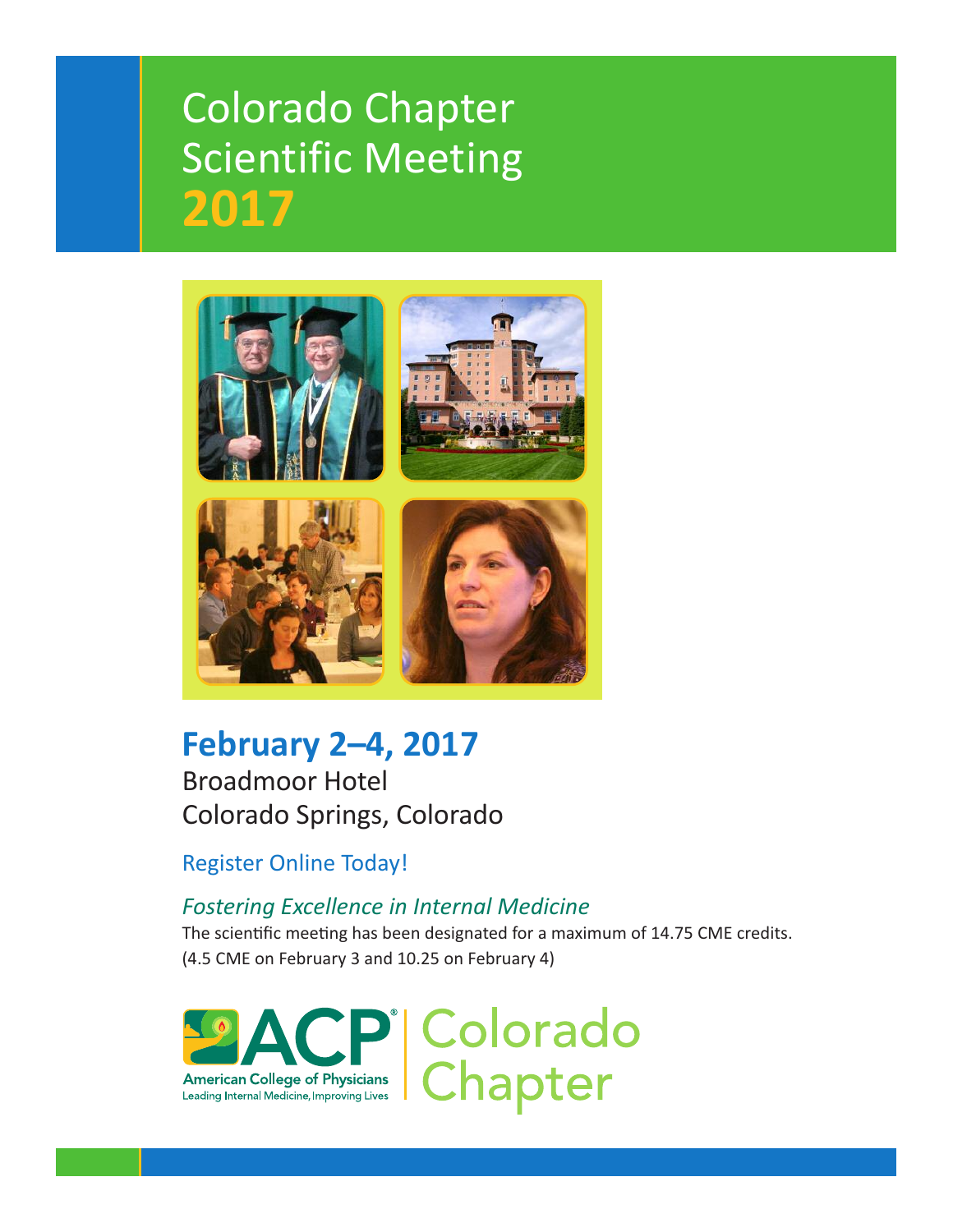# Meeting Highlights

- SEP Pre-Courses: 2016 Update in Internal and Hospital Medicine
- Multiple Small Feeding of the Minds: Diagnosing and Managing Valve Disorders, Managing Mild Hematologic Abnormalities, Diagnosing and Treating Hypercalcemia **Disorders**
- Clinical Pearls: Autoimmune and Rheumatologic Disorders and Diagnosing Hyperthyroidism Disorders in the Office
- Resident/Fellow Oral and Poster Presentations
- Special Interest Groups: Advancement in Fellowship and Early Career Physicians Presentation

Dear Colleague,

Join me and your colleagues in Internal Medicine at the next scientific meeting of the Colorado Chapter of the American College of Physicians, being held February 2–4, 2017, at the Broadmoor Hotel in Colorado Springs, Colorado.

The meeting is a great way for you to recharge, rewind, and reflect with your peers, chapter leaders, and great speakers. Connect with the Colorado Chapter's rich source of knowledge content and networking by attending our premier meeting for general internists, subspecialty internists, hospitalists, allied health practitioners, residents, and medical students.

In addition to earning CME credits, this conference is about making personal contacts and getting involved in your chapter. You'll engage with people who know your challenges and can help you find solutions. The opportunities available at this meeting will help you meet not only your needs as a physician but also the needs of the patients you serve.

To ensure your place at this invaluable meeting, register now by visiting us online at **www.acponline.org/about-acp/chapters-regions/united-states/colorado-chapter/news-meetings.**

I look forward to seeing you in Colorado Springs.

Sincerely,

**Christie Reimer, MD, FACP ACP Governor, Colorado Chapter**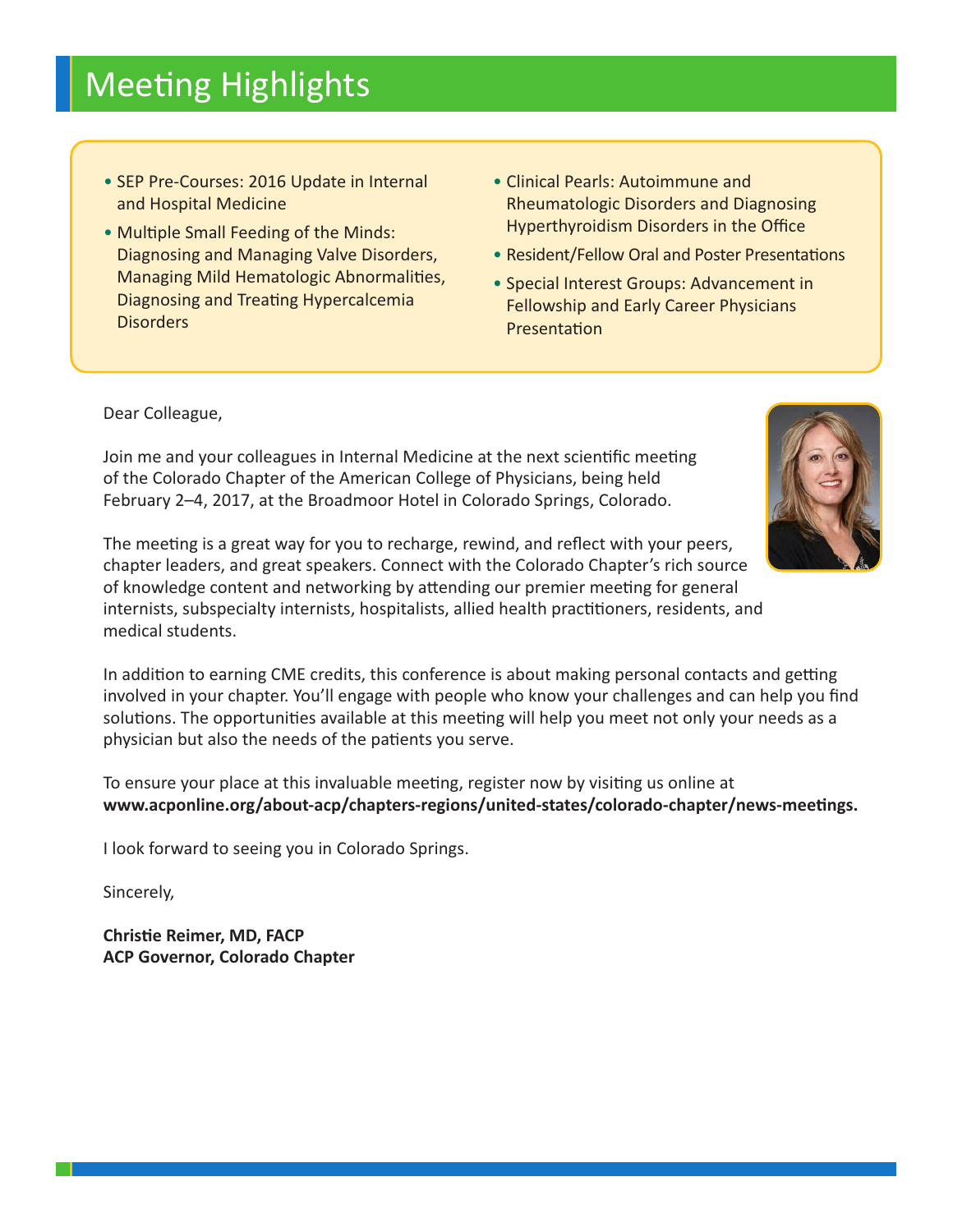# Schedule at a Glance

## *Fostering Excellence in Internal Medicine*

#### Thursday, February 2, 2017

**Noon On-site Registration**

**12:30 p.m. 2016 Update in Internal Medicine** Larry Feinberg, MD, MACP

**2:45 p.m. 2016 Update in Hospital Medicine** Brian Wolfe, MD, ACP Member

## Friday, February 3, 2017

**7:00–10:00 a.m. Attendee/Family/Guest Breakfast**

#### **7:00 a.m.**

**Registration and Exhibits Morning Session Moderator:** Jennifer Ziouras, MD, FACP

#### **8:00 a.m.**

**Welcome** Christie Reimer, MD, FACP

#### **8:15 a.m.**

**"Fix My Broken Heart, Doc": Heart Failure— How to Treat and Prevent Progression and Hospitalization** Lawrence Allen, MD, FACP

#### **9:05 a.m.**

**Clinical Pearls: Identifying Patients With Autoimmune and Rheumatologic Disorders** Jennifer Stichman, MD, ACP Member

#### **9:55 a.m.**

**Refreshment Break Multiple Small Feedings of the Mind**

#### **10:15 a.m.**

**What Is That Sound?: Diagnosing and Managing Valve Disorders** Jay Reusch, MD

#### **10:45 a.m.**

**Managing Mild Hematologic Abnormalities in the PC Setting** Lala Cornelius, MD

#### **11:15 a.m.**

**"My Calcium is High. Should I Stop My Supplements?": Diagnosing and Treating Hypercalcemia** David Tanaka, MD, FACP

#### **Noon**

**Lunch Chapter Business Meeting Awards College Update**

#### **2:00 p.m.**

**Afternoon Session Moderator:** Jennifer Ziouras, MD, FACP

**Resident/Fellow Presentations Choosing Wisely Cases**



 $Top 10$ tice-Changing  $A$ of 2008 **ACP Colorado Chapter** 



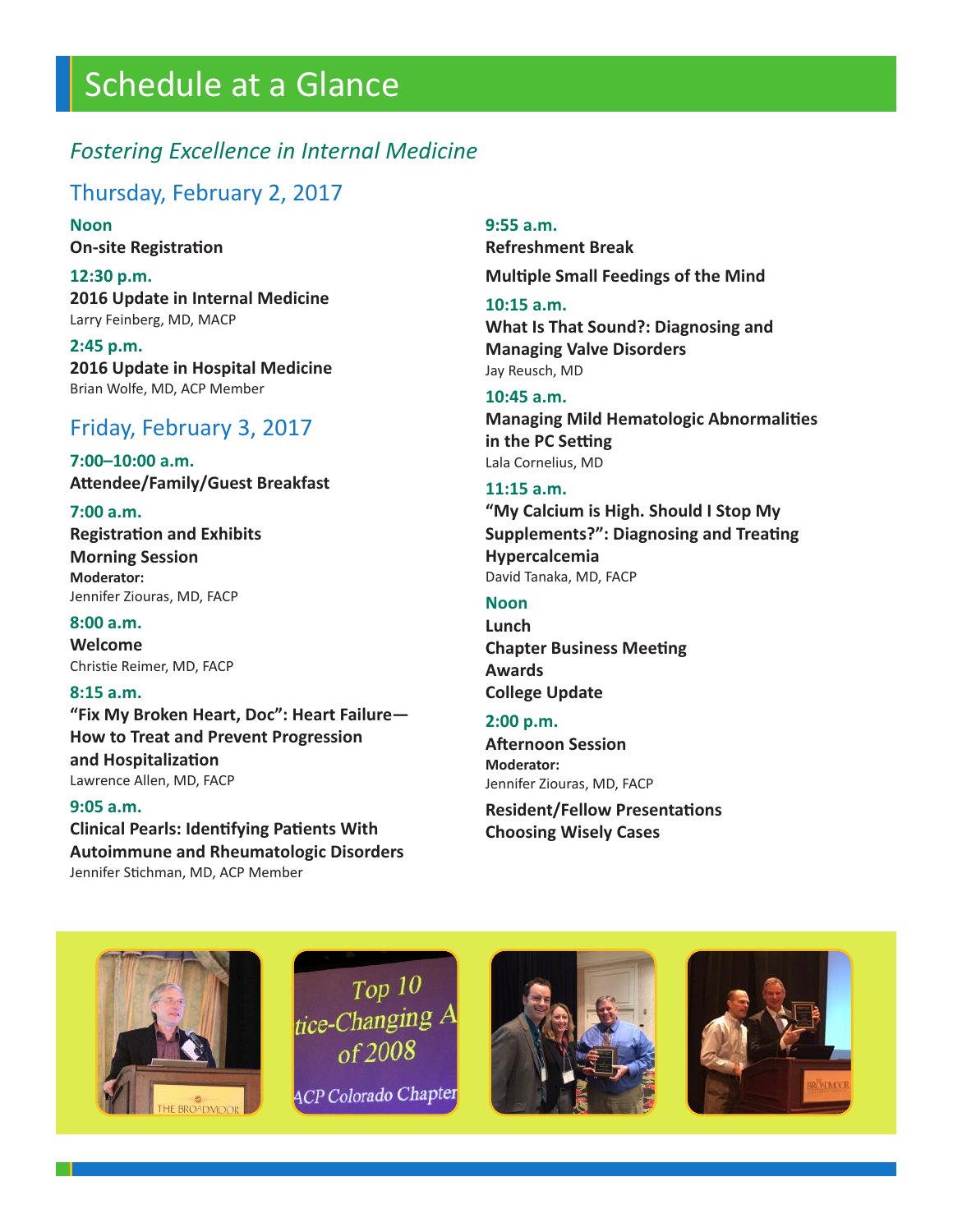# Schedule at a Glance

#### **3:00 p.m.**

**Top 10 Articles of 2016** Melver Anderson III, MD, FACP

**3:50 p.m. Clinical Pearls: Diagnosing Hyperthyroidism Disorders in the Office** Michael McDermott, MD

**6:00p.m. Poster Viewing/Reception/Social Hour**

## Saturday, February 4, 2017

Please check out before the 8:30 a.m. session or during the 10-minute break before the 10:25 a.m. workshops start.

#### **7:00 a.m.**

**Attendee/Family/Guest Breakfast**

**7:00 a.m.–8:30 a.m. Colorado Early Career Physicians** Topic and Speaker TBA

**7:30 a.m.–8:30 a.m. Advancement to Fellowship** Christie Reimer, MD, FACP

**8:00 a.m.–8:30 a.m. MACRA–What Physicians Need to Do By When** Mark Levine, MD, FACP

**7:00 a.m.–Noon Registration and Exhibits Morning Session Moderator:** Jennifer Ziouras, MD, FACP

**8:30 a.m. Opening Remarks** Christie Reimer, MD, FACP

#### **8:35 a.m.**

**Clinical Pearls: How to Treat Commonly Seen Infections (and When Not to Treat)** John Koeppe, MD

#### **9:25 a.m.**

**Curing Hepatitis C in the PC Office** Aimee Truesdale, MD

## **10:25 a.m.–12:30 p.m.**

#### **Workshops Workshop I:**

**The Most Important Changes in Contemporary Orthopedics** Edward (Ted) Parks, MD

#### **Workshop II:**

**Talk to Patients about Living When They are Dying** Andy Robinson, MD

#### **Workshop III:**

**Substance Abuse and How to Diagnose, Treat, and Improve the Lives of Our Patients** Elizabeth Grace, MD

**12:30 p.m.–1:00 p.m. Workshops Repeated**

**1:00 p.m. Adjourn and Turn in Evaluations**

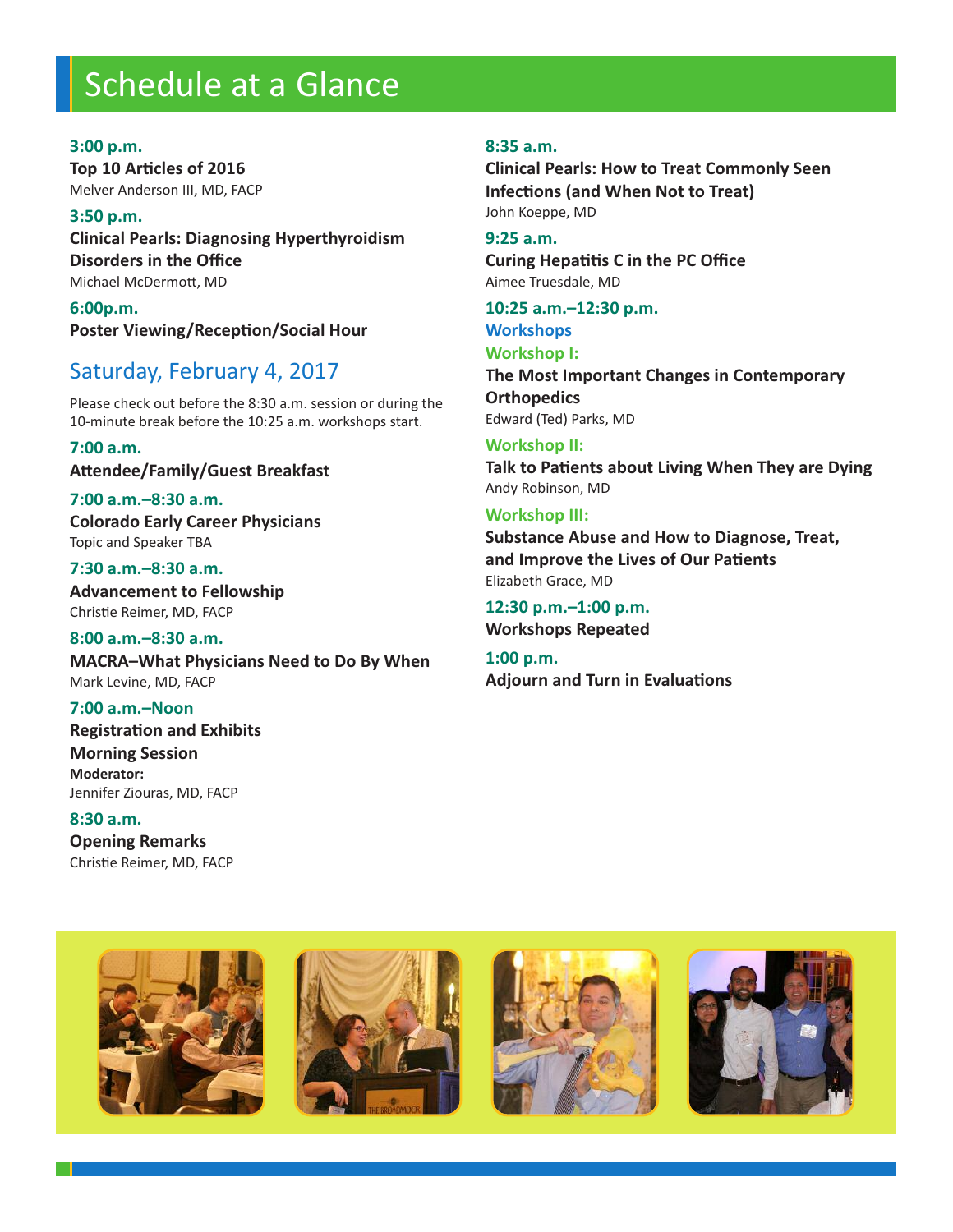# Meeting Information

## Faculty

**Larry Allen, MD,** Associate Professor, Medicine-Cardiology, University of Colorado, Denver

**Melver Anderson III, MD, FACP,** Associate Professor, Department of Medicine, University of Colorado; Chief, Hospital Section, Denver VA Medical Center, Denver

**Lala Cornelius, MD,** Hematologist/Oncologist; Colorado Permanente Medical Group, Denver

**Lawrence E. Feinberg, MD, FACP,** Professor of Medicine, University of Colorado School of Medicine, Denver

**Elizabeth Grace, MD,** Medical Director, CPEP, Center for Personalized Education for Physicians, Denver

**John Koeppe, MD,** Associate Professor, General Internal Medicine, University of Colorado Hospital, Internal Medicine, Anschutz, Denver

**Mark Levine, MD, FACP,** Medical Director of Medicare

**Michael McDermott, MD,** Professor of Medicine and Clinical Pharmacy, Division of Endocrinology and Diabetes, University of Colorado School of Medicine; Director, Division of Endocrinology and Diabetes, University of Colorado Hospital, Denver

**Edward (Ted) Parks, MD,** Clinical Professor of Medicine, Department of Medicine, University of Colorado School of Medicine; Orthopedic Surgeon, Western Orthopedics PC, Denver **Jay Reusch, MD,** Cardiologist, Colorado Permanente Medical

Group, Denver

**Andy Robinson, MD,** Internal Medicine, Hospice and Palliative Care, Colorado Permanente Medical Group, Denver

**Jennifer Stichman, MD,** Assistant Professor of Medicine, Divisions of Rheumatology and General Internal Medicine, Denver Health and Hospital Authority, Denver

**David Tanaka, MD, FACP,** Assistant Professor, University of Colorado School of Medicine, Internal Medicine Lowry, Denver

**Aimee Truesdale, MD,** Assistant Professor of Medicine, Divisions of Rheumatology and General Internal Medicine, Denver Health and Hospital Authority, Denver

**Brian Wolfe, MD,** Assistant Professor of Medicine, University of Colorado School of Medicine, Denver

#### Program Committee

**Andy Fine, MD, FACP,** Co-Chair **Jennifer Ziouras, MD, FACP,** Co-Chair **Alan Aboaf, MD, FACP Brandon Combs, MD, FACP Laura Hurley, MD, MPH Andrew McAlpin, MD, FACP Gail Mizner, MD, FACP Florian Seeberger, MD, FACP Karen Weber, DO, FACP**

## Resident/Fellow Members' and Medical Students' Activities

Clinical vignettes and posters prepared by Resident/Fellow Members will be presented at the meeting on Friday, February 3, 2017, from 2:00–3:00 p.m. In addition, poster presentations prepared by Resident/Fellow Members will be presented during the Friday, February 3, 2017, Reception/Social Hour at 6:00 p.m. Please contact your chief resident for information.

## Learning Objectives

At the conclusion of this activity, the participant will be able to:

- Apply updated knowledge of internal medicine to clinical practice.
- Improve clinical practice by incorporating major new developments in subspecialty medicine.
- Diagnose and manage valve disorders, hypercalcemia, autoimmune and rheumatologic disorders, and hyperthyroidism disorders.
- Increase confidence in performing clinical skills.

## CME Accreditation

The American College of Physicians is accredited by the Accreditation Council for Continuing Medical Education (ACCME) to provide continuing medical education for physicians.

The American College of Physicians designates this live activity for a maximum of **10.25** *AMA PRA Category 1 Credit(s)* **TM**. Physicians should claim only the credit commensurate with the extent of their participation in the activity.

The American College of Physicians designates this live activity, the SEP modules, for a maximum of **4.5 A***MA PRA Category 1 Credit(s)* **TM**. Physicians should claim only the credit commensurate with the extent of their participation in the activity.

## Who should attend?

- General internists
- Subspecialty internists
- Family practitioners
- Fellows in subspecialty training
- Hospitalists
- Allied health practitioners
- Residents
- Medical students interested in internal medicine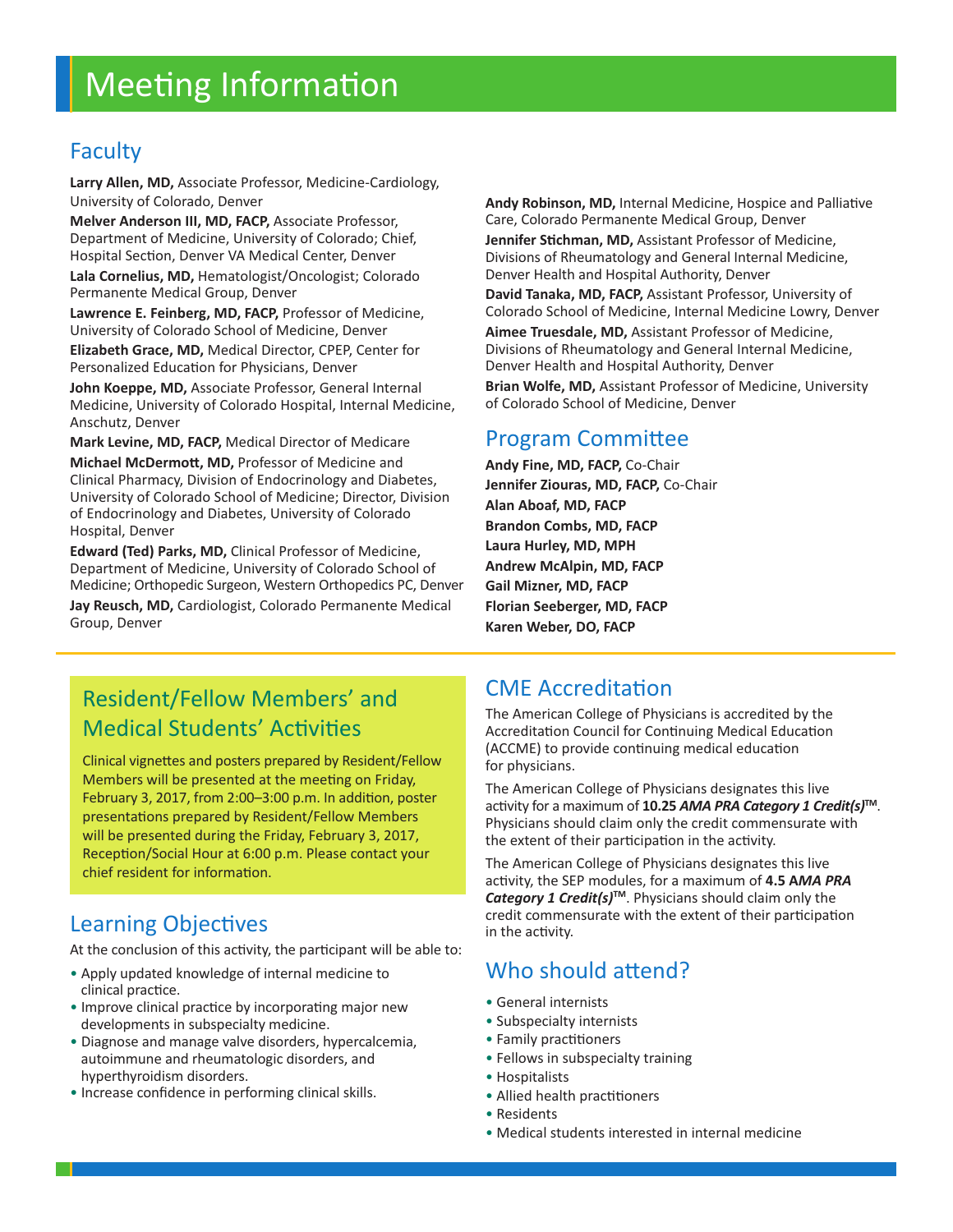# Maintenance of Certification

## Pre-course: ABIM SEP Modules Session for Maintenance of Certification

#### February 2, 2017

**2016 Update in Internal Medicine** Larry Feinberg, MD, MACP

**2016 Update in Hospital Medicine**

Brian Wolfe, MD, ACP Member

## SEP Faculty

**Larry Feinberg, MD, MACP,** Professor of Medicine, University of Colorado School of Medicine, Denver

**Brian Wolfe, MD,** Associate Professor of Medicine, University of Colorado School of Medicine, Denver

## SEP Learning Objectives

- Participate in group discussion to determine answers to multiple-choice questions.
- Apply updated knowledge of internal medicine to clinical practice.
- Understand recent advances in internal medicine.
- Complete an ABIM SEP Module toward partial fulfillment of the ABIM's Maintenance of Certification.

## SEP CME Accreditation

The American College of Physicians is accredited by the Accreditation Council for Continuing Medical Education (ACCME) to provide continuing medical education for physicians.

The American College of Physicians designates this live activity for a maximum of **4.5** *AMA PRA Category 1 Credit(s)* **TM**. Physicians should claim only the credit commensurate with the extent of their participation in the activity.

## Who Should Attend the SEP Pre-course?

- Internists participating in the ABIM Maintenance of Certification Program
- General internists
- Family practitioners
- Subspecialty physicians

### SEP Note

The Colorado Chapter will provide you with a learner's copy of the ABIM module(s) at the meeting. If you are enrolled in the ABIM's Maintenance of Certification program, you also must order the module\* directly from the ABIM by visiting www.abim.org/online. After the Learning Session, submit your answers online to the ABIM for Maintenance of Certification credit. For more information about the ABIM's Maintenance of Certification program, visit www.abim.org/moc or call ABIM at 800-441-ABIM (2246).

This module is eligible for 10 MOC points per SEP through ABIM.

\*If you are already enrolled in the ABIM Maintenance of Certification program, there is no additional fee for this official version of the module. If you are not enrolled, you may attend the Learning Session; however, you must enroll before receiving Maintenance of Certification points for the knowledge module. To enroll, visit www.abim.org/online.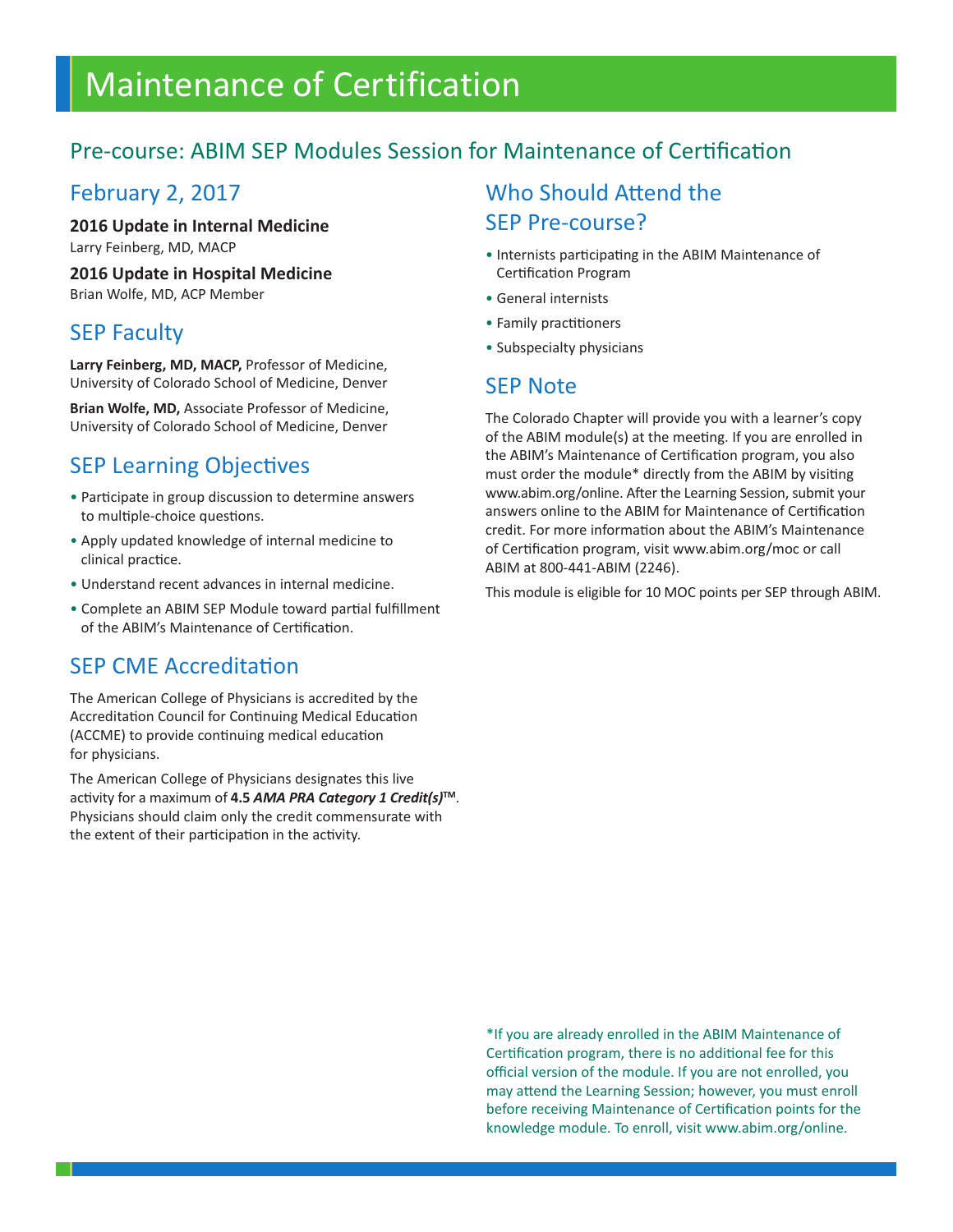# Additional Information

## Questions?

- For registration information, contact ACP Customer Service (M–F, 9 a.m.–5 p.m. ET) toll-free at 800-523-1546, ext. 2600, or direct at 215-351-2600. You may also e-mail custserv@acponline.org or fax 215-351-2799.
- If you have questions about the chapter, the meeting program, or have a disability or any special dietary needs, please contact Christine Westbrook by telephone at 720-301-3184, or e-mail cochapteracp@msn.com.

## Hotel Accommodations

We have reserved a block of rooms at the following rates until January 5, 2017. When making your reservation, be sure to mention that you will be attending the ACP Colorado Chapter meeting. The rooms are available on a first-come, first-served basis, so make your reservation as early as possible by **calling the hotel directly at 1-866-837-9520 or you may make your reservation online at: https://resweb.passkey.com/go/ACP17**.

Single/Double: \$179.00

**Broadmoor Hotel 1 Lake Avenue Colorado Springs, Colorado 80906**



## Directions/Parking

For Directions: http://www.broadmoor.com/colorado-resort-location/

Visit us online for details on hotel reservations, directions, parking, and areas of interest.

### Late Registration & On-site Fees

All registrations must be received by January 10, 2017, or a late registration fee of \$25.00 will be added. This includes on-site registrations. Save money by registering now!

#### **Note:**

The College offers a satisfaction guarantee for all of its courses. If meeting attendees are not satisfied with their experience at a chapter meeting, they may write and request a refund of their registration fee.

## Contact Us



Visit us on the Web **payable to ACP.** 215-351-2799 or 215-351-2600 www.acponline.org/chapters AC002 (M–F, 9 a.m.–5 p.m. ET) American College of Physicians 190 N. Independence Mall West Philadelphia, PA 19106-1572



(Credit Card only) Make check or money order (Credit Cards only) Call 800-523-1546, ext. 2600,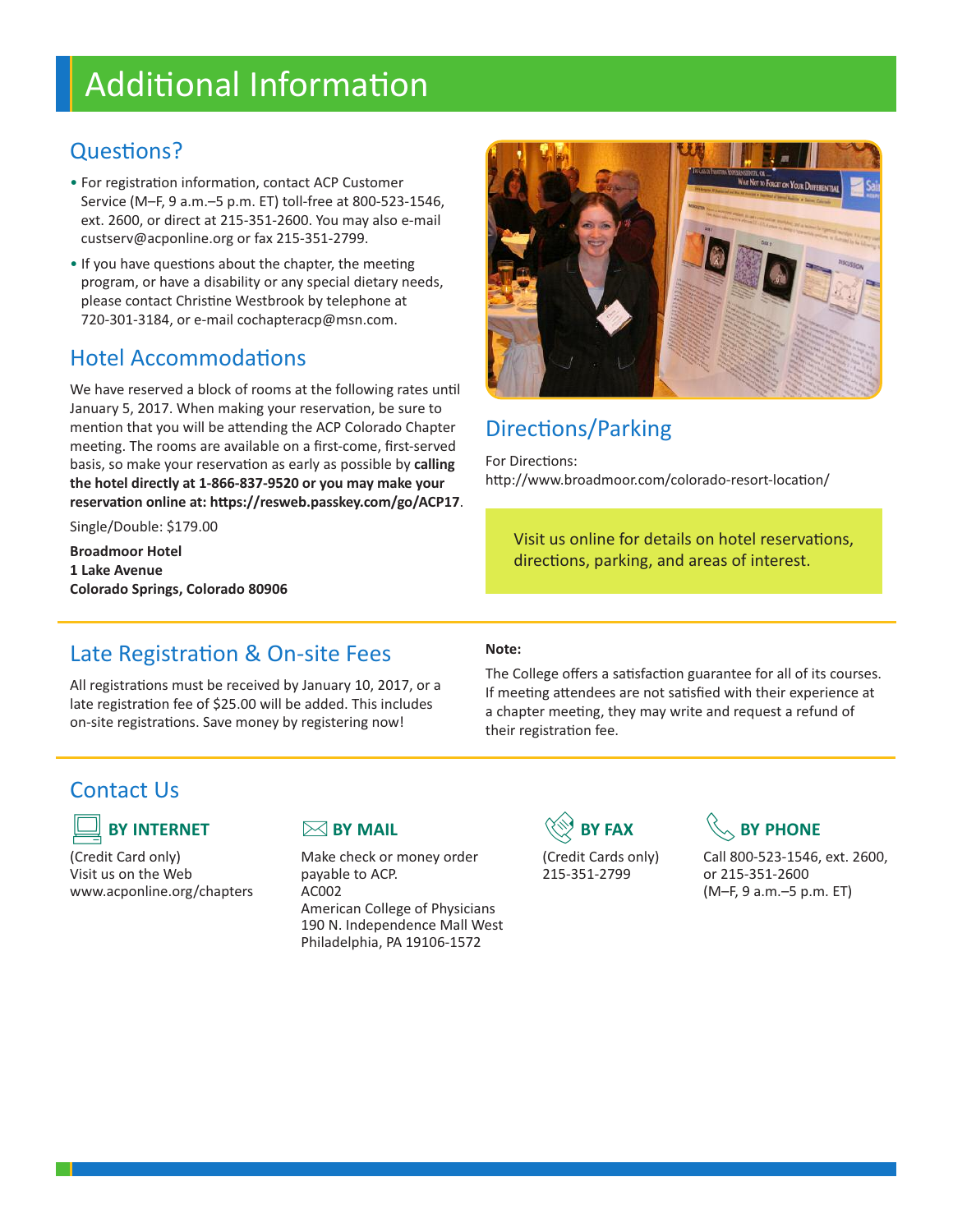# Colorado Chapter Registration Form CMB

## **Colorado Springs, Colorado ● February 2–4, 2017 RM1751**

| Name                                                                                                                                                                    |     |                                                                                                                                                              | $\Box$ MD $\Box$ DO<br>$\Box$ OTHER |
|-------------------------------------------------------------------------------------------------------------------------------------------------------------------------|-----|--------------------------------------------------------------------------------------------------------------------------------------------------------------|-------------------------------------|
| <b>Address</b>                                                                                                                                                          |     |                                                                                                                                                              |                                     |
| City                                                                                                                                                                    |     | State                                                                                                                                                        | ZIP                                 |
| Daytime Phone                                                                                                                                                           | Fax | E-mail                                                                                                                                                       |                                     |
| $\Box$ Please check here to indicate a permanent change<br>to your preferred address for all College mailings.<br>$\Box$ Please exclude me from receiving mailings from |     | $\Box$ Check here if you are disabled and require assistance.<br>Please notify the Colorado Chapter in writing before your<br>course. We'll be glad to help. |                                     |

 $\square$  Please exclude me from receiving mailings from the meeting exhibitors.

#### Registration Fees

ACP # (found on mailing label)

Check one category that best applies. Registration fee includes continental breakfast, lunch, all scientific sessions and materials, and CME documentation.

| <b>Categories</b>                           | <b>Register by 1/10/2017</b> | After 1/10/2017 |  |
|---------------------------------------------|------------------------------|-----------------|--|
| $\Box$ ACP Member                           | \$260.00                     | \$285.00        |  |
| □ ACP Resident/Fellow Member                | \$35.00                      | \$60.00         |  |
| □ ACP Medical Student Member                | \$30.00                      | \$55.00         |  |
| $\Box$ Nonmember Physician                  | \$310.00                     | \$335.00        |  |
| □ Nonmember Resident*                       | \$60.00                      | \$85.00         |  |
| $\Box$ Nonmember Medical Student*           | \$60.00                      | \$85.00         |  |
| $\Box$ Nonmember Allied Health Professional | \$285.00                     | \$310.00        |  |

\*Nonmember Residents and Medical Students cannot register online and must register by contacting Customer Service at 800-523-1546, ext. 2600 in order to get the correct registration rate.

|                            | SEP: 2016 Update in<br><b>Internal Medicine (RM1751A)</b> |                 |  |
|----------------------------|-----------------------------------------------------------|-----------------|--|
| <b>Categories</b>          | <b>Register by 1/10/2017</b>                              | After 1/10/2017 |  |
| $\Box$ ACP Member          | \$115.00                                                  | \$140.00        |  |
| $\Box$ Nonmember Physician | \$140.00                                                  | \$165.00        |  |

|                            | SEP: 2016 Update in<br><b>Hospital Medicine (RM1751B)</b> |                 |
|----------------------------|-----------------------------------------------------------|-----------------|
| <b>Categories</b>          | <b>Register by 1/10/2017</b>                              | After 1/10/2017 |
| $\Box$ ACP Member          | \$115.00                                                  | \$140.00        |
| $\Box$ Nonmember Physician | \$140.00                                                  | \$165.00        |